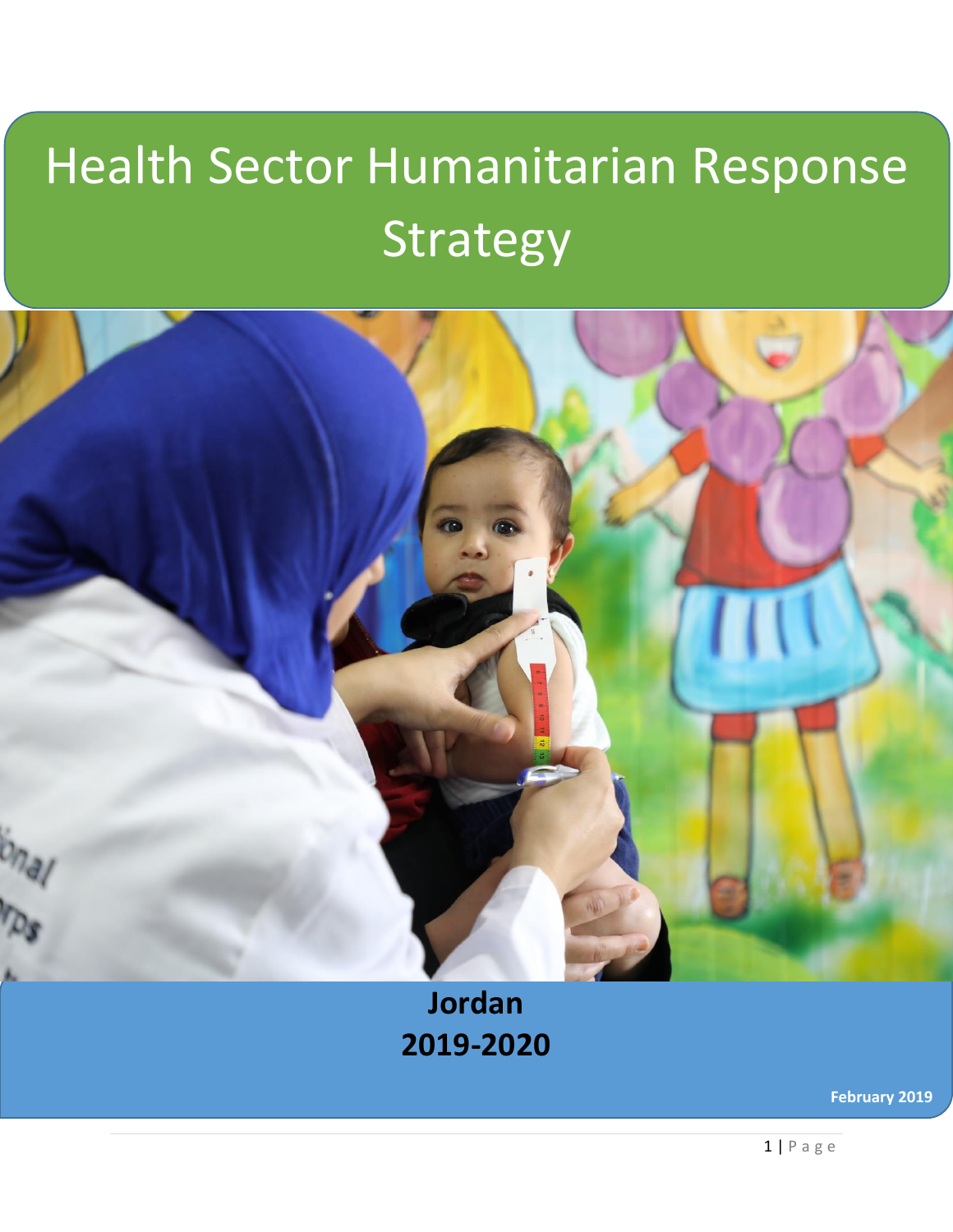## **Table of Content**

Annex 1: Health Sector Budgetary Requirements 3RP 2019 ………………………………………….….…….… **19**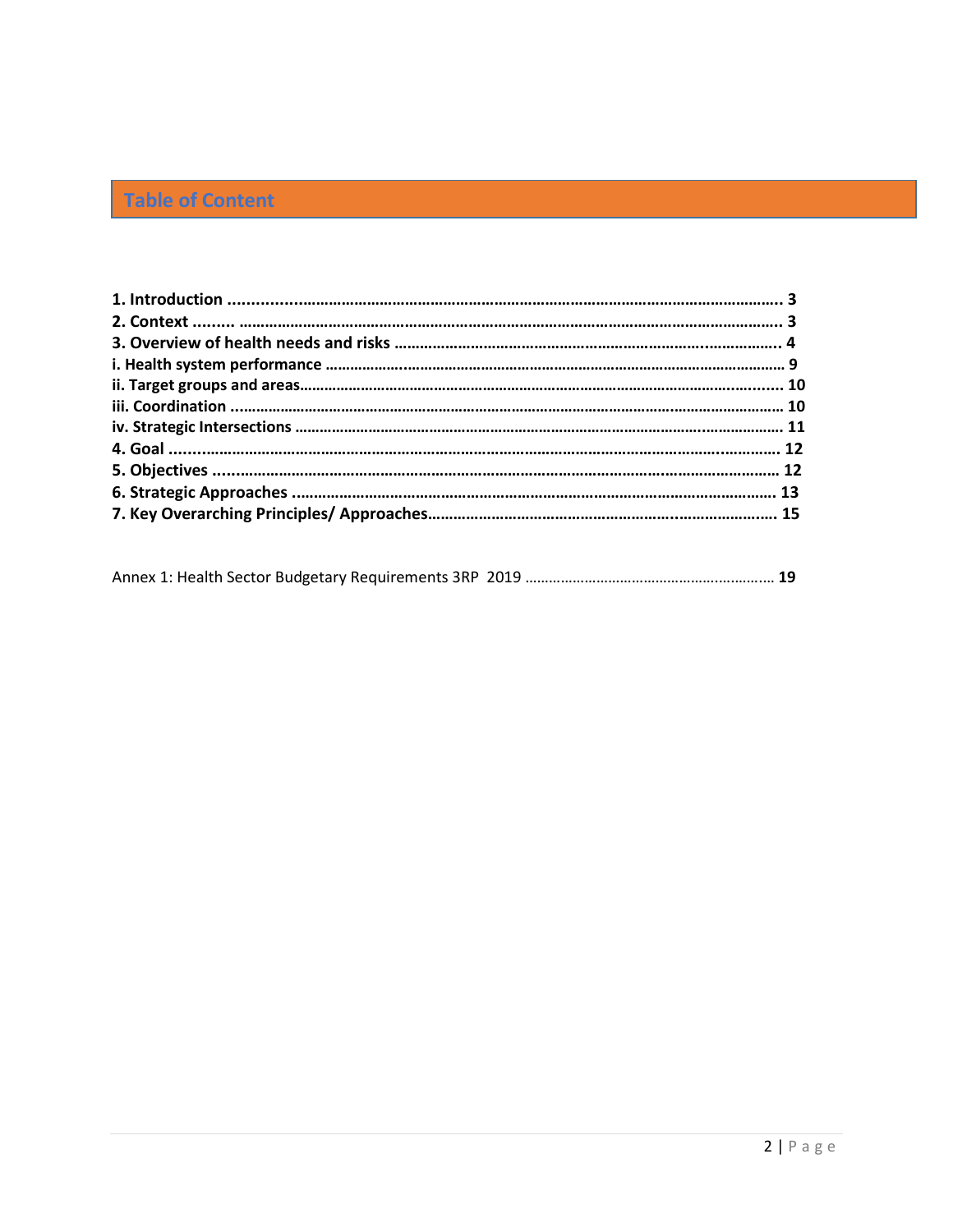#### **1. Introduction**

## Syrian Refugees Registered with UNHCR

**Urban areas: 545,609 Camps: 126,041 Female: 50.3% Under 5 Y: 15.2 % Above 60 Y: 3.8 %**

**ـــــــــــــــــــــــــــــــــــــــــــــــــــــــ**

*\*Source: UNHCR registration data December 31st 2016*

In early 2014, a Health Sector Strategic Advisory Group (SAG) for the Humanitarian Response was formed to further support the work of the Health Sector Working Group in Jordan. One of the SAG's main tasks<sup>1</sup> was to develop the Health Sector Humanitarian Response Strategy, expanding upon the existing response strategy and objectives present in the *Syria Regional Refugees Response Plan (3RP)*. This was updated in late 2018 to incorporate the latest response strategy, as well as reflect significant changes made to the national health policy of provision of services to registered Syrian refugees. This document, which will be periodically updated, outlines the context of the humanitarian response in Jordan, particularly highlighting the Syrian refugee crisis and its implications on the national health system. Virtually all the data and figures in the strategy are related to Syrian refugees, as a large number of assessments have been carried out with this population in recent years. It is important to note, however, that the

humanitarian response in Jordan also addresses refugees of nationalities other than Syrian, as well as the affected vulnerable Jordanian population. In addition to Syrian refugees, Jordan is also host to a significant Iraqi, government estimate about 600,000 Iraqis reside in country while refugee population are about 67,000 and also to refugees of other nationalities (nearly 23,000), testament to the Kingdom's long history of providing safe haven to those fleeing strife in their homeland. over 1.2 million Syrians living in Jordan based on 2016 census data, the numbers of Syrians who have sought refuge here (over 671,000 to date), and the resulting impact on the national infrastructure has required ongoing humanitarian support. As the crisis continues, there is a need to shift focus from short-term interventions to longer and more sustainable ones, expanding national capacity to respond to this, and future crises. During that transition, adequate health coverage must continue to be provided for all affected populations.

#### **2. Context**

 $\overline{a}$ 

Within the overall coordination approach to the Syrian refugee response in Jordan, the Health Sector brings together different UN agencies, national and international NGOs, donors and government actors who are all working to support the continued provision of essential health services to Syrian refugee women, girls, boys and men.

With the Syrian crisis in its eighth year the evolving humanitarian context poses new demands on health systems in Jordan and consequently on the Health Sector. Planning and coordination need to be strengthened even further to ensure an appropriate response. This includes strengthening national capacity to cope with the increased numbers requiring health services; improving

<sup>1</sup> Jordan Refugee Response. Health Sector Strategic Advisory Group for the Humanitarian Response Terms of Reference August 2016. <http://data.unhcr.org/syrianrefugees/download.php?id=6354>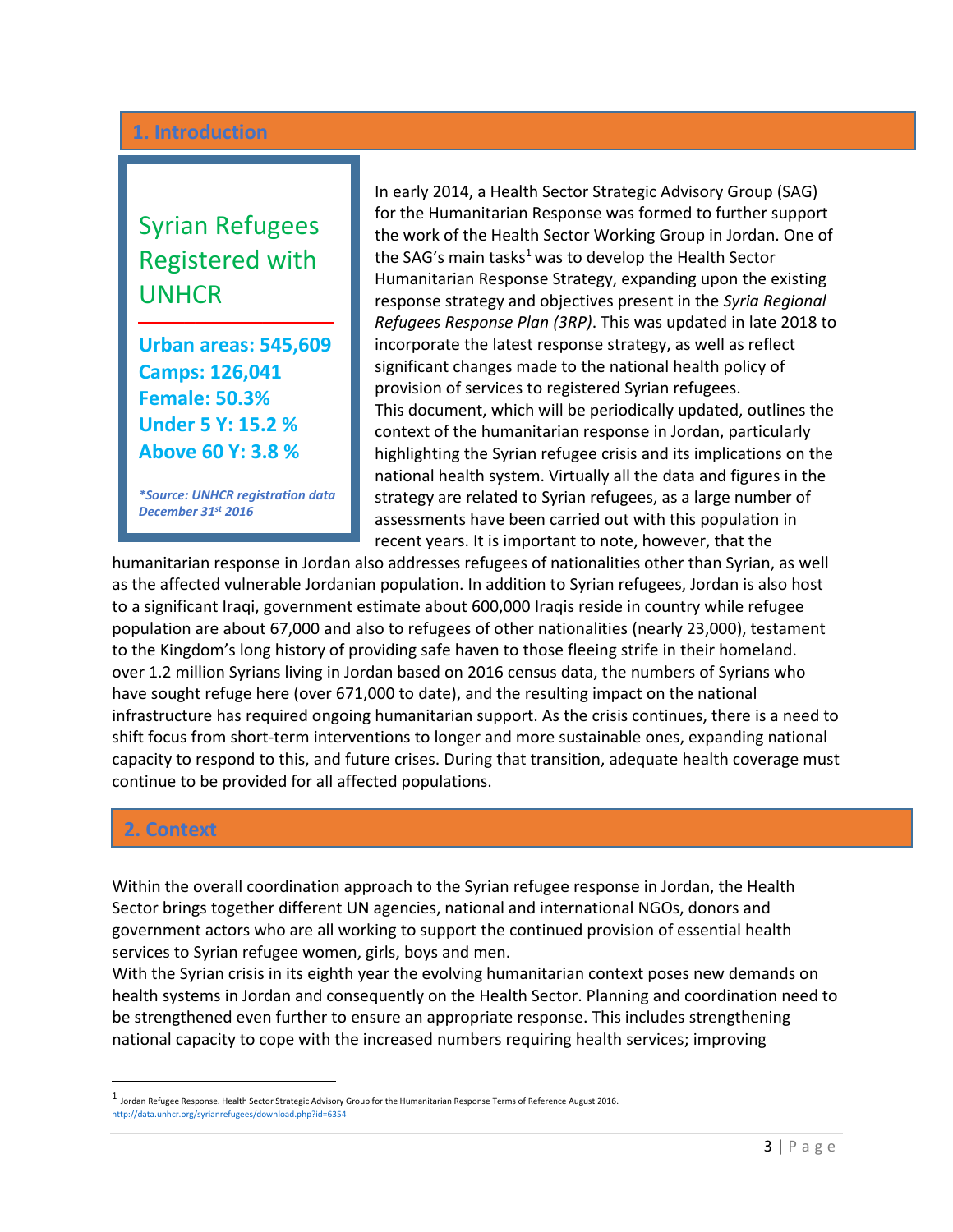collection and analysis of data and dissemination of information; preparedness; and, crucially, improving the alignment of international responses with national structures and strengthening the link between the humanitarian and the development responses.



*\*Source: UNHCR Registration data – end December 2018*

#### **3. Overview of health needs and risks**

The Syrian refugee health profile is contributes to the overall Jordanian health outlook, as the country faces an epidemiological transition to a high burden of **non-communicable diseases**  (NCDs); 15.8 % of consultations in Zaatari in 2018 were for NCDs<sup>2</sup> (diabetes constituted 17%, hypertension 21% and asthma 12%). **Communicable diseases** also remain a public health concern with a measles outbreak in Jordan in 2013 and an ongoing polio outbreak containment measures

 $\overline{\phantom{a}}$ 

<sup>&</sup>lt;sup>2</sup> This does not include consultations for mental health and injuries.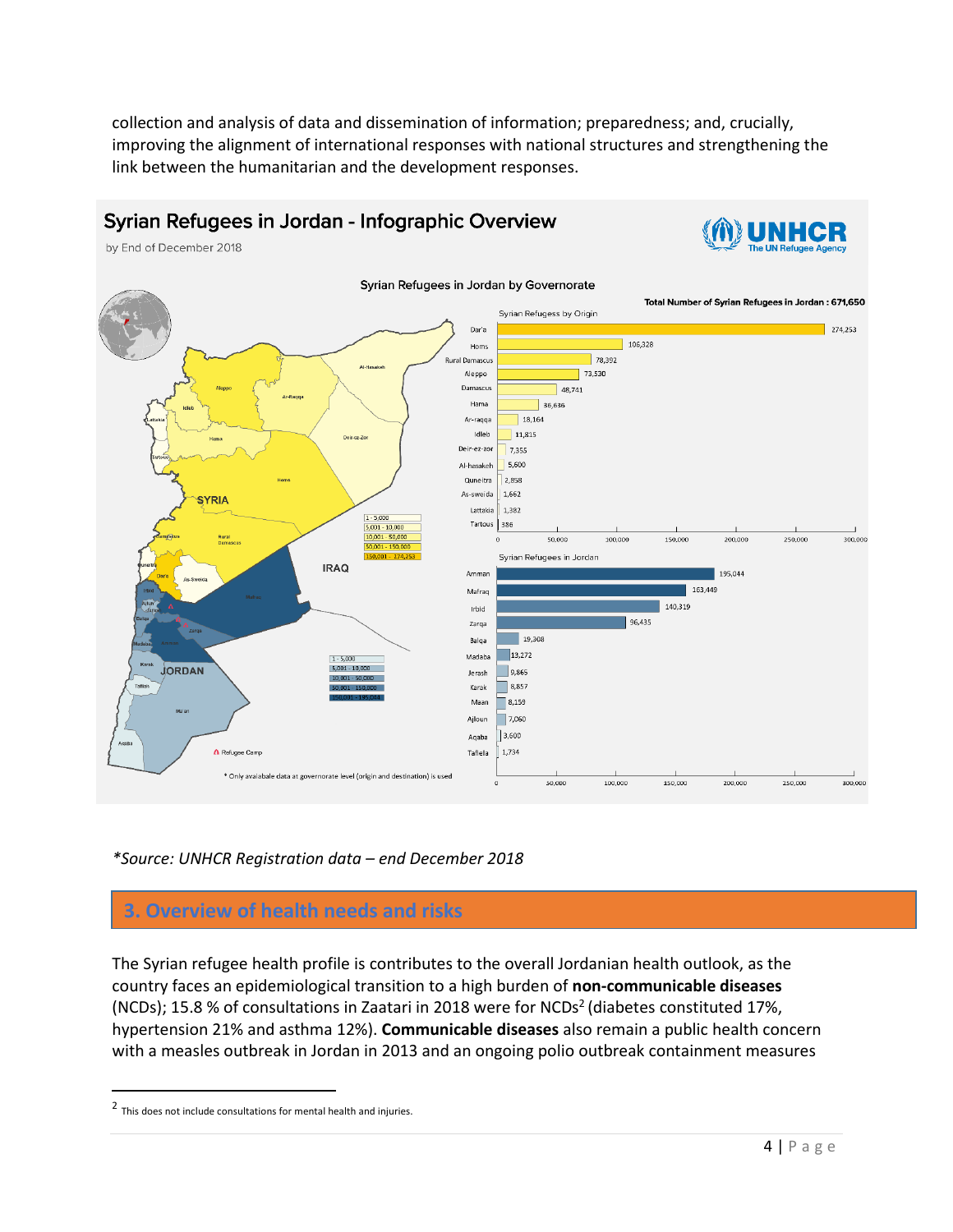implemented in the region; there have been 421 cases of tuberculosis diagnosed amongst Syrians living in Jordan since March 2012 with four multidrug resistant cases $3$ 

The immunization coverage especially of refugees outside of camps has been improved over last years with over 96 % MMR coverage and 97% for Polio<sup>4</sup>. However, immunization coverage remains a concern particularly in light of the polio outbreak in Syria. The last virologically-confirmed polio case in Jordan was reported on 3 March 1992. There is a need to maintain uptake of routine immunization (Jordan has 11 vaccines in its schedule) to maintain the gains achieved during over last years for both refugee and Jordanian children.

Crude and under five mortality rates based on Zaatari data in 2018 were within expected ranges and comparable to Jordan's rates. Neonatal mortality has reduced (from 13.8 deaths in Zaatari in 2017 compared to 9.7 in 2018). Nevertheless, a newborn health baseline assessment<sup>5</sup> conducted in March 2016 in Zaatari and Azraq camps demonstrated the need to focus on developing the capacity of health care provider, reinforced use of appropriate and effective lower technology interventions such as skin-to-skin care and early initiation of breast-feeding. As well as improve management of both maternal and neonatal complications at camp level.

**NCD** management is not always satisfactory, with inadequate monitoring, lack of a multidisciplinary approach and treatment interruptions. According to a survey conducted by UNHCR in December 2018<sup>6</sup> in noncamp refugees among household members, 27% of found with hypertension, 19 with Diabetes and 14% with Asthma. 48% of household members with chronic diseases reported difficulty accessing medicine or

other health services. The main reasons mentioned for inability to get care were costs (49%), was not available in the clinic (17%), and affording transport (19%). The continuing challenges in adequately addressing NCDs have the potential to seriously influence both quality of life and life expectancy amongst refugees. MoH, WHO, UNHCR and other health stakeholders have to establishes a task force to improve NCD.

| Reasons for inability to obtain medicine | 2018 (n=102) | 2017 (n=143) |
|------------------------------------------|--------------|--------------|
| Long wait                                | 3%           | 2%           |
| Staff were not polite                    | 4%           | 1%           |
| Was not available in facility            | 19%          | 30%          |
| Couldn't afford user fees                | 52%          | 76%          |
| Can't afford transport                   | 13%          | 9%           |
| Don't know where to go                   | 4%           | 5%           |
| Others                                   | 6%           | 4%           |

l

### **Morbidity**

**15.8 % of consultations in Zaatari in 2018 were for NCDs:** 

**ـــــــــــــــــــــــــــــــــــــــــــــــــــــــ**

- **17% diabetes**
- **21% hypertension**
- **421 cases of TB since March 2012**

**Urban Survey showed slight increase in NCD's prevalence**

<sup>3</sup> As of end of December 2018

<sup>4</sup> Health Access and Utilization Survey, UNHCR 2018

<sup>5</sup> Newborn Health Baseline Assessment, UNHCR 2016

<sup>6</sup> Health Access and Utilization Survey, UNHCR 2018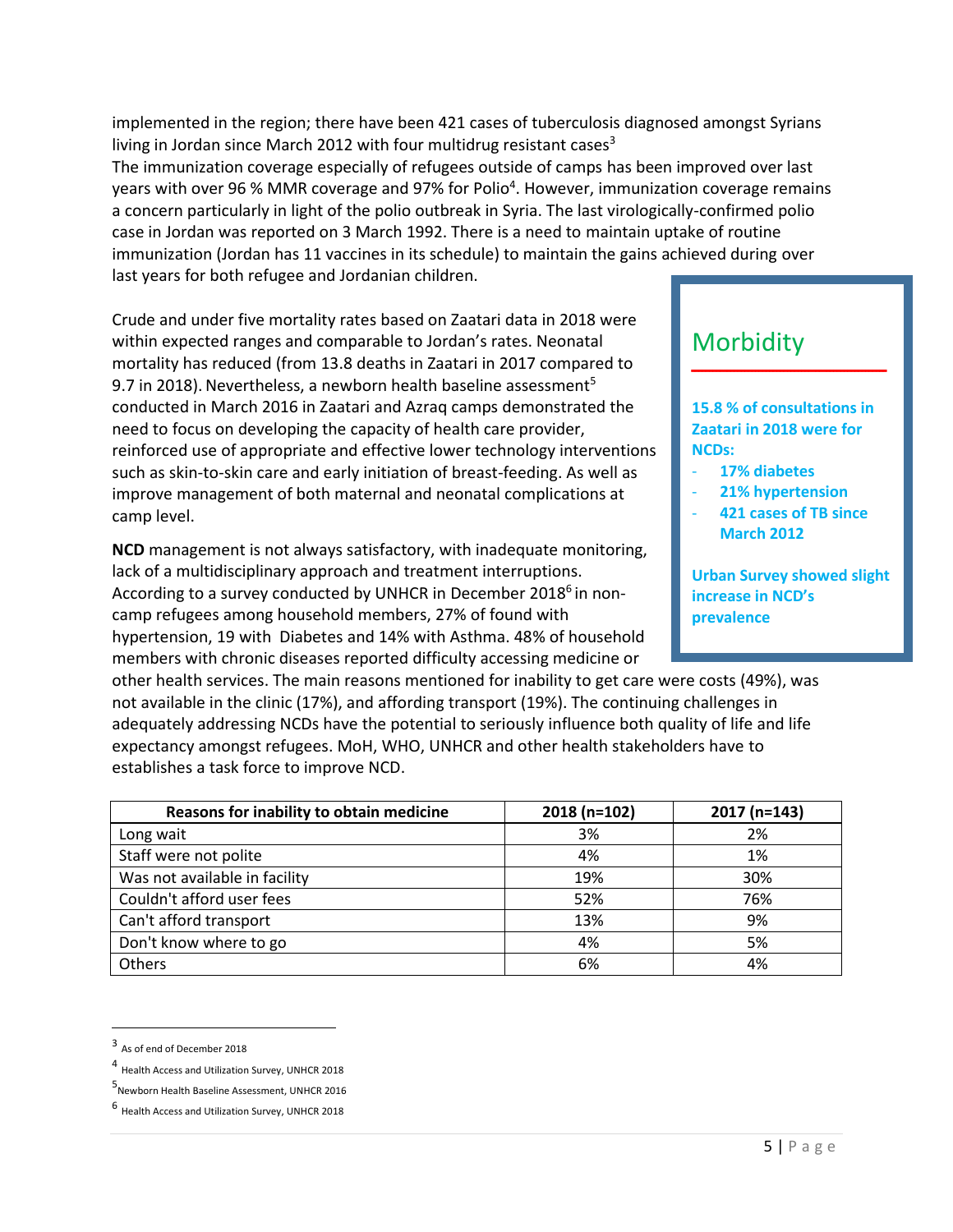*Table 1– Reasons for not receiving care for chronic diseases* management amongst Syrians.

**Reproductive health** coverage has maintained at 100% of deliveries in Zaatari and Azraq in 2018 attended by a skilled attendant. However, both complete antenatal care coverage (at least four visits) and tetanus toxoid coverage need improvement. The proportion of deliveries in girls under the age of 18 was 11.1 % for 2018, which represents an increase compared to the average for 2017 of 10%. Girls under 18 are more likely to experience obstetric and neonatal complications. A cross sectional health survey was conducted among Syrian refugees living in Jordan, to assess refugee access and utilization of key health services. Key findings highlighted that 51% of household members were female and 17% of the women were pregnant in the last two years, compared to only 15% in 2017; women had difficulty accessing ANC services. UNFPA reproductive health needs assessment survey in Zaatari recommended continuation of community outreach activities with an emphasis on family planning programming and improving health care seeking behavior to address reproductive health needs and decrease high risk pregnancies and associated complications.

## Reproductive **Health**

100% of deliveries in **Zaatari and Azraq in 2018 attended by a skilled attendant**

**ـــــــــــــــــــــــــــــــــــــــــــــــــــــــ**

- **Amongst non-camp refugees 100% delivered in a health facility, of which 46% were in a private facility**
- **Deliveries in girls under 18 years old has increased from 10 % in 2017 to 11.1% in 2018**

Men place a key role in determining women's access to critical health

services, they need to be able to make informed decisions. Men as well as women need to know why ANC and skilled birth attendance are important, the risks associated with pregnancy and childbirth, how to prepare for childbirth and how to recognize signs of complications. Health Sector actors need to link with Child Protection (CP) and strengthen interventions to reduce early marriage. UNFPA supported 3 static clinics in villages 3, 5 and 6 at Azraq camp and maternity unit in Zaatari camp; Integrated SRH services were provided to Syrian refugees in these clinics to ensure accessibility to comprehensive SRH services to targeted population. Pregnant women were screened for anemia and cases detected and managed through the provision of iron and folic acid supplementation.. While UNFPA, MoH and other key partners have worked extensively to improve the clinical care for sexual assault survivors though development of guidelines, trainings, and distribution of post-rape kits, there is still a need to improve quality of service in this field. Notably progress has been made in terms of connecting health facilities to other services thanks to the child protection and sexual and gender-based violence (SGBV) standard operating procedures. Messaging on SGBV is very sensitive and community and provider knowledge continues to be limited, however extensive efforts have been implemented at the interagency level to improve knowledge of SGBV response services and access to health services.

According to the UNHCR survey in non-camp refugees among women and girls aged between 14 and 49 years, 17 % were pregnant at least once in the past two years while in Jordan, and of those who had delivered in Jordan, 10% delivered in a health facility - 46% of those, in a private facility. A range of factors could explain the use of private facilities for deliveries including increased cost, administrative barriers for registered refugees, lack of knowledge of available services, shortage of female doctors in the public sector and preference for private care. UNFPA with MoH and other stakeholders also supports reproductive health services. UNFPA work's on youth is to ensure that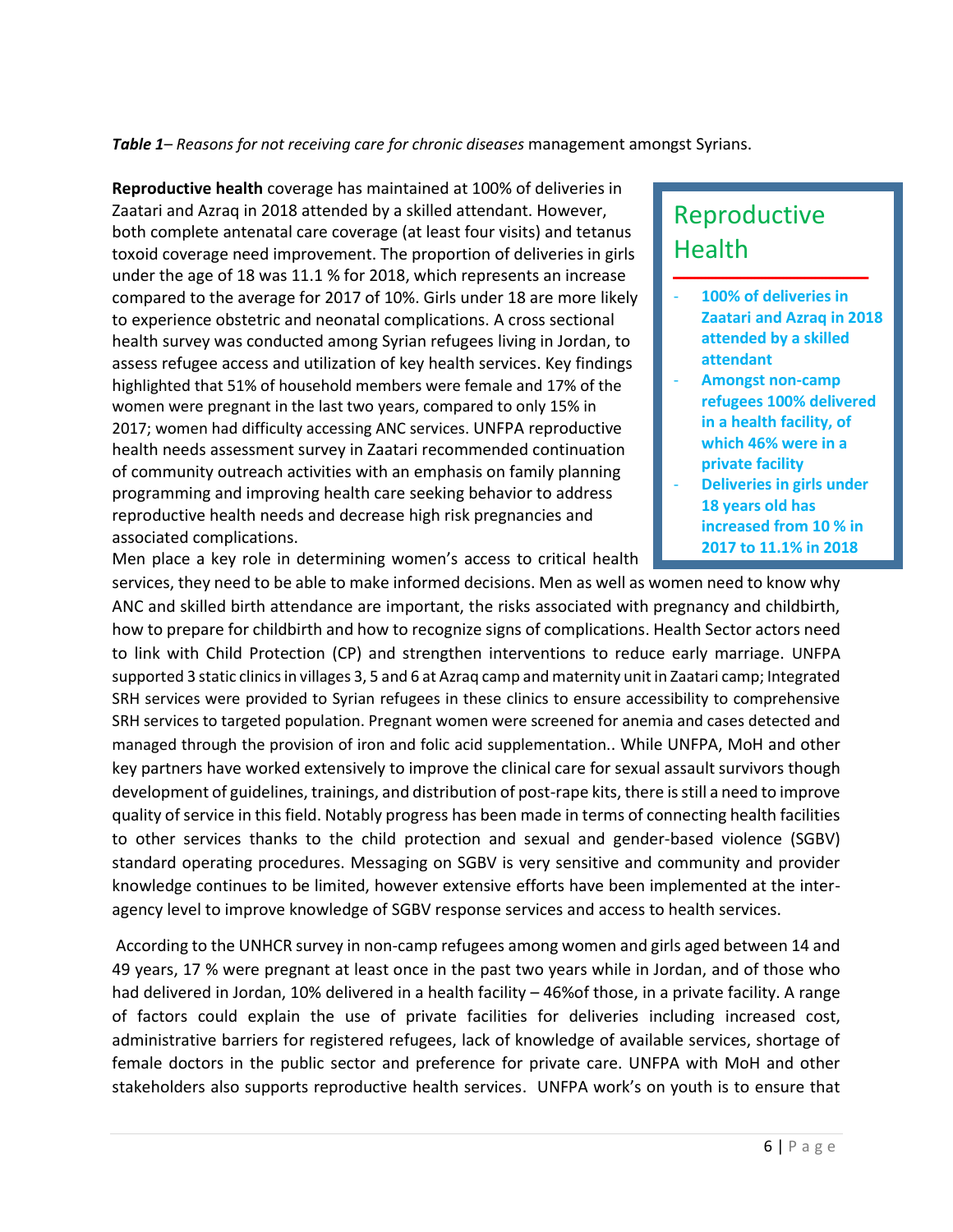comprehensive health awareness and services are provided to accelerate youth's potential and development to the highest level. UNFPA strategic contribution commitment to youth has five areas; Evidence based advocacy, promote comprehensive sexuality education, SRH service delivery, reach marginalized and disadvantage youth, and promote youth leadership and participation.

**People with disabilities** and **elderly persons** are under-represented in UNHCR's registration database and more needs to be done to ensure that registration data is disaggregated by age and disability in order to better plan services and ensure equitable access to services for these persons with specific needs. According to the Handicap International/HelpAge International assessment, 22.9% of Syrian refugees aged 2 years and above have disabilities<sup>7</sup>. People with disabilities often experience specific barriers to accessing health services including physical barriers at health centers, lack of understanding of staff regarding their health-concerns, and long distances to health care centers coupled with the high cost of transport.

**The significant prevalence of disability amongst Syrian refugees in Jordan** can be attributed to a variety of factors. In the Disability Assessment among Syrian Refugees in Jordan and Lebanon 29.9% of persons with disabilities reported illness or disease as the primary cause of functional difficulties. Among persons who reported illness/disease, injury and malnutrition as causes of their disabilities, 24.7% considered the causes were related to the Syrian conflict. Among them, walking was the most common activity with which they faced difficulties, followed by anxiety, depression, fatigue and seeing.

A Handicap International/HelpAge International assessment reported more females (34.6%) than males (24.7%) had disabilities related to illness or disease. Injuries, on the other hand, led to more males having a disability (14.7%) than females (7.1%).

The capacity to address the health needs of the war-wounded still of concern particularly rehabilitation (physical and psychosocial). However, there are major gaps remaining, particularly related to post-operative care, home nursing, medium to longer term rehabilitation (including assistive devices) and community-based rehabilitation. More attention must also be paid to the ongoing care and treatment of common conditions (e.g. pressure sores) experienced by people after complicated trauma (e.g. spinal cord injuries and other neurological trauma) that can quickly become life-threatening. Better patient education, longer-term rehabilitation, and **home-based care models** can drastically reduce morbidity and mortality despite the complexity of these injuries<sup>8</sup>.

**Mental health** problems remain a significant concern for refugees in Jordan. There were 13,647 consultations for mental health disorders in camps in 2018 (30.9% for epilepsy/ seizures, 33.7% for depressive disorder and 14.4% for psychotic disorder). In addition, there were more than 71,423 consultations for mental health disorders in urban in 2018.

In general, there is an over-emphasis on stand-alone interventions, focus on trauma and less focus on delivering comprehensive, integrated services, and on supporting natural coping strategies and family/community resiliency. Furthermore, the geographic coverage of services needs to be

 $\overline{a}$ 

<sup>7</sup> Disability Assessment among Syrian Refugees in Jordan and Lebanon (HI, IMMAP, 2018)

<sup>8</sup> Burns and O'Connel. *The challenge of spinal cord injury care in the developing world*. J Spinal Cord Med*.* 2012 Jan; 35(1): 3–8.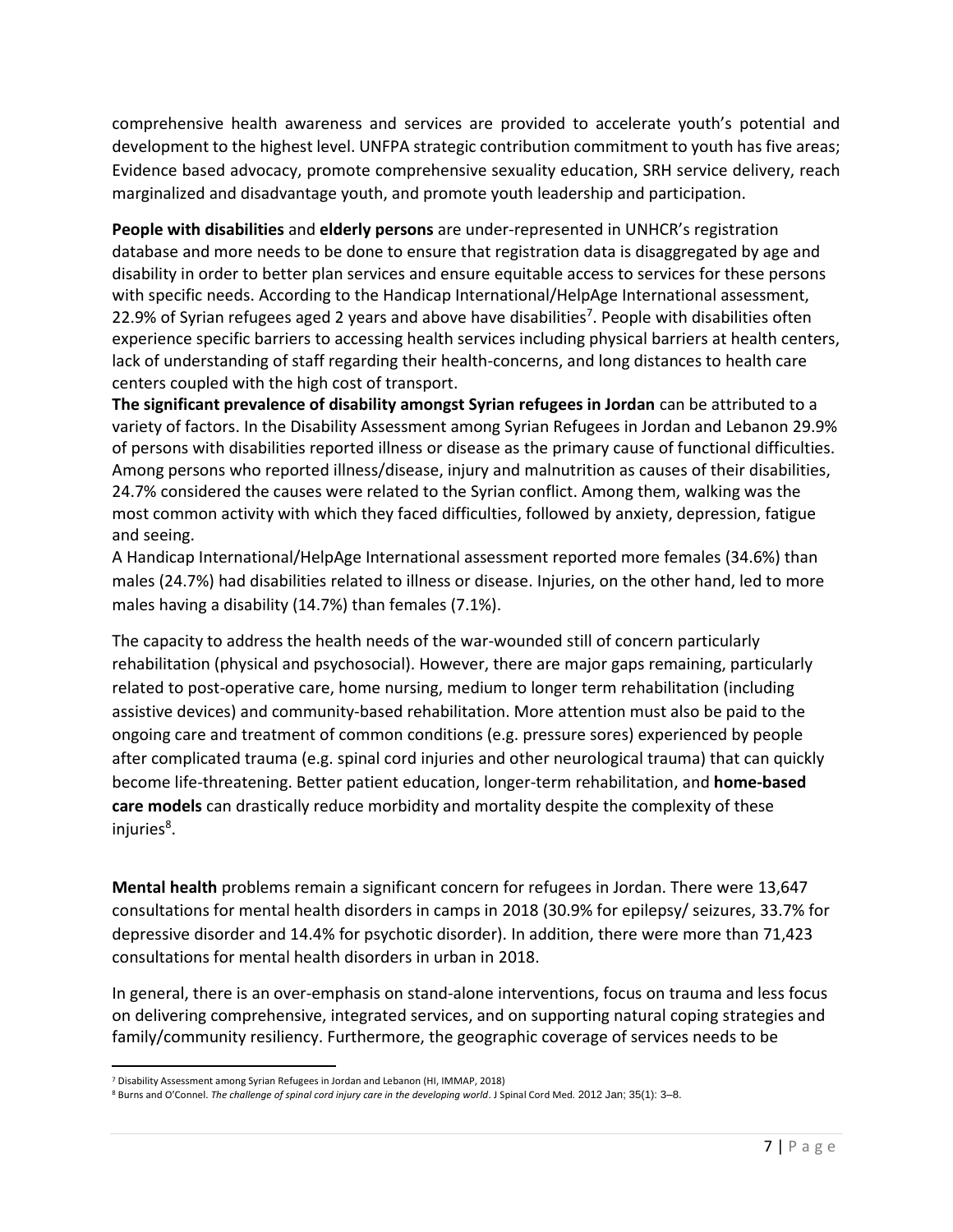widened. Integrated MHPSS within other health service provided can lead to a better response and less stigma. Support for developmental disorders and the parents of children with developmental disorders is still a need.

The acute **malnutrition** prevalence among refugees is low with the survey results show a level of Global Acute Malnutrition (GAM) (WHZ<-2 z-scores and/or edema) for the three survey sites, with respectively 2.7% (95% CI 1.4-5.0), 1.9% (95% CI 0.9-4.2) and 1.8% (95% CI 1.0-3.4) for Za'atri camp, Azraq camp and in host communities.<sup>9</sup>

Anemia in women of reproductive age has improved over last years with minimal deterioration during last 2 years, in Zaatari camp was high at 44.7% in 2014 while ANC data in 2016 showed that only 12.2% of pregnant women were suffering from Anemia. In last two years, the prevalence of anemia in Zaatari increased from 10.55% in 2017 to 12.26% in 2018 while in Azraq increased from 17% in 2017 to 22.3% in 2018. Anemia in of reproductive age still at concern and there is a need to expand

anemia prevention and treatment initiatives in all service provision places and ensure access to other critical micronutrients including continue the provision of food vouchers in both camps and host community and continue the distribution of fortified flour and fortified bread in the camps. Infant and young child feeding (IYCF) practices were poor pre-conflict including early weaning, and inappropriate complementary feeding practices. Despite the low acute malnutrition, levels will continue screening with Mid-Upper Arm Circumference (MUAC) in light of the economic deterioration, food security and nutrition status. **Health care provision policy** still unstable; until the end of November 2014, MoH maintained a policy of free access to primary and secondary care in their facilities for registered Syrians living outside of camps. Following a decision made by the Cabinet in November 2014, registered Syrian refugees outside of camps now have to pay the

| <b>Information</b> |  |
|--------------------|--|

**82% refugees aware of subsidized access to public health services**

**ـــــــــــــــــــــــــــــــــــــــــــــــــــــــ**

**81% refugees know they can be assisted through UNHCR partner clinics if they can't access government health services** 

uninsured Jordanian rates at MoH facilities. On January 2018, the Cabinet's issue new decision to identify level of access to public health facilities; the decision states that Syrian refugees have to pay the 80 % of Unified pricing when they use all types of health services provided by the Ministry of Health. The Unified price is the rate that is used for non-Jordanians (foreigners) who live on the Jordan territories and is about 2 – 5 times of what non- insured Jordanians (old rate) are paying. Prior to this decision, the majority of registered Syrians were able to receive healthcare services at the non-insured Jordanian rate from the ministry of health facilities. However, the non-insured Jordanian rate was normally affordable for non-vulnerable individuals this is expected to cause considerable hardship for all refugees.

In the wake of this change, UNHCR and humanitarian partners have expanded services coverages and adopted a new policy to mitigate its immediate effects. Services are targeted towards the most vulnerable but SGBV, mental health, malnutrition in children, neonatal complications and obstetric

 $\overline{\phantom{a}}$ 

<sup>9</sup> UNHCR/UNICEF/WFP/MOH/SCJ. Nutrition Survey Findings. November 2016.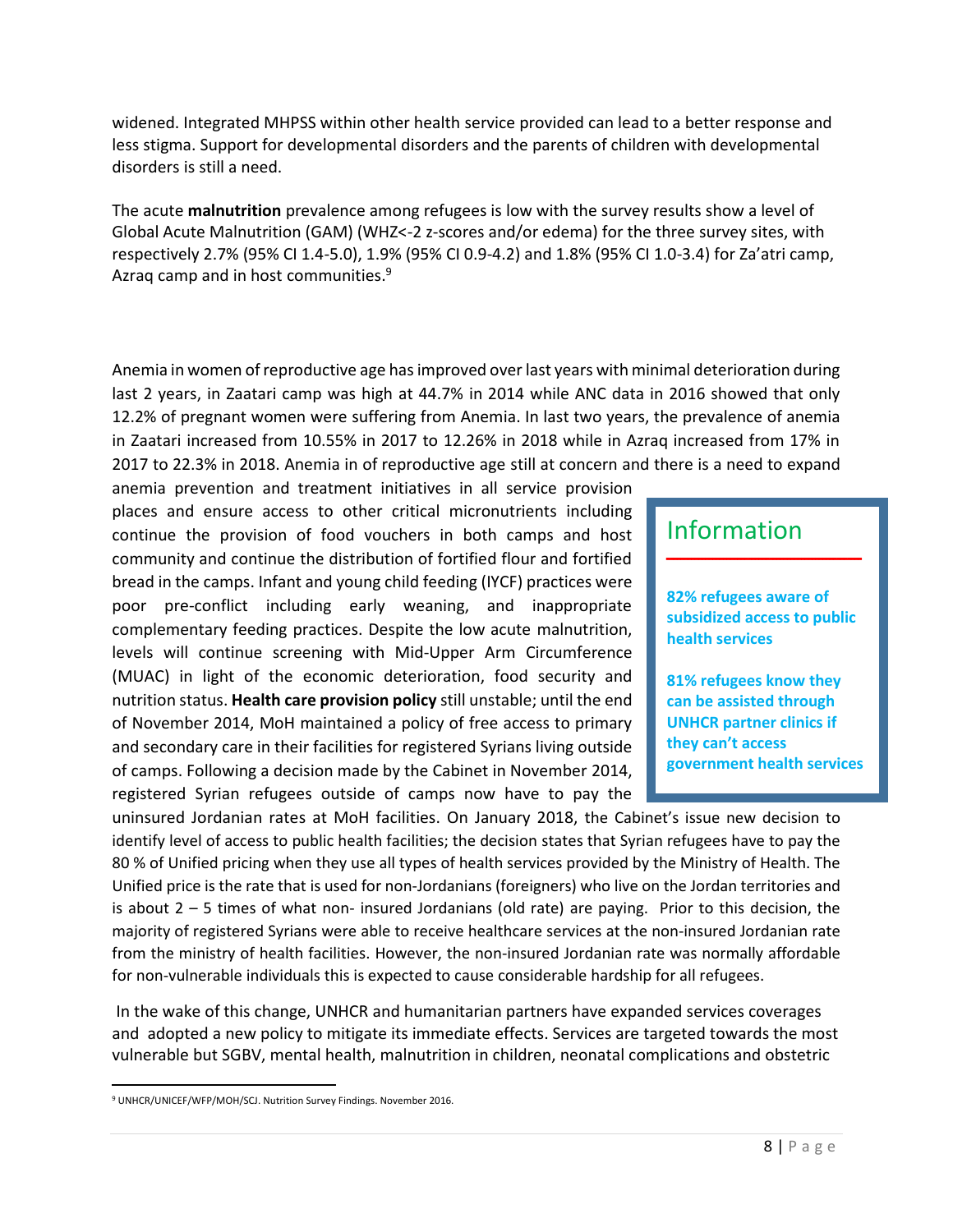emergencies will be supported for all. Restriction of movement for women and girls may limit their access to health services, while lack of female providers for reproductive health services, though improved is also a barrier. HAUS 2018<sup>10</sup> have also shown that refugees have trouble accessing health services when only 45% of those who need health services actively sought services.

UNHCR has maintained the annual health access and utilization survey (HAUS) implementation that aim to monitor access and utilization behaviors among Syrian refugees. Monitoring the impact of new health policy was at focus of 2018 version.

The 2018 HAUS preliminary findings revealed alerting indicators with significant increase in health care cost; the survey showed that 43% of household reduce number of visit to health care provider and reduce or stop use of medication as adaption strategy to minimize cost increase impact. Additionally, despite the improvement noticed in full antenatal care (ANC) coverage rate only 17% of women at reproductive age tried to obtain contraceptive in 2018 compared to 35% in 2017 while the cost mentioned as the main barrier to access ANC by 78% of surveyed women.

**Secondary and tertiary care** requires a continued high level of funding to ensure access to essential care such as normal and assisted deliveries, caesarean sections, war injuries, congenital abnormalities including cardiac abnormalities and renal failure. Costly complex treatments such as certain types of cancer cannot be supported with available resources necessitating difficult choices relating to resource allocation. In particular, access to critical reproductive health services has been impacted by the withdrawal of subsidized services.

**The MoH**'s critical role in providing refugee health services needs to be recognized and supported. Facilities in areas hosting large numbers of refugees are often overburdened. HAUS survey revealed an decrease in percent of Syrians who sought care at MOH facilities in 2018 (14% in first facility and 9% in second facility) compared to 2017 (27% in first facility and 29 in second facility). This manifests in increase health care cost, shortages of medications – especially those for chronic diseases – and beds, overworked staff and short consultation times. This increased burden also fosters resentment amongst the Jordanian population. National capacity to provide inpatient management with focus on most affected areas including maternal, neonatal, critical care and pediatrics. The health information system in urban settings needs to be integrated nationwide and to be able to routinely disaggregate Syrians and Jordanians.

At community level, coverage of **outreach and Syrian community involvement** in the promotion or provision of health services is insufficient; Amman has one community health volunteer per 2000 refugees (target >1 per 1000).Syrian refugee providers remain outside of the mainstream coordination mechanisms. This undermines Syrian access and coverage of key services, community capacity building, self-reliance and the ability to withstand future adversity. There is a need for greater access of refugees to information and enhanced refugee participation and engagement in identification of health and disability related needs, provision of information and linkages with health and rehabilitation services.

While the focus of the international and donor community in Jordan is on the large numbers of Syrian refugees. Refugees of other nationalities also constitute a significant number of persons of

 $\overline{a}$ 

<sup>10</sup> Health Access and Utilization Survey, UNHCR 2018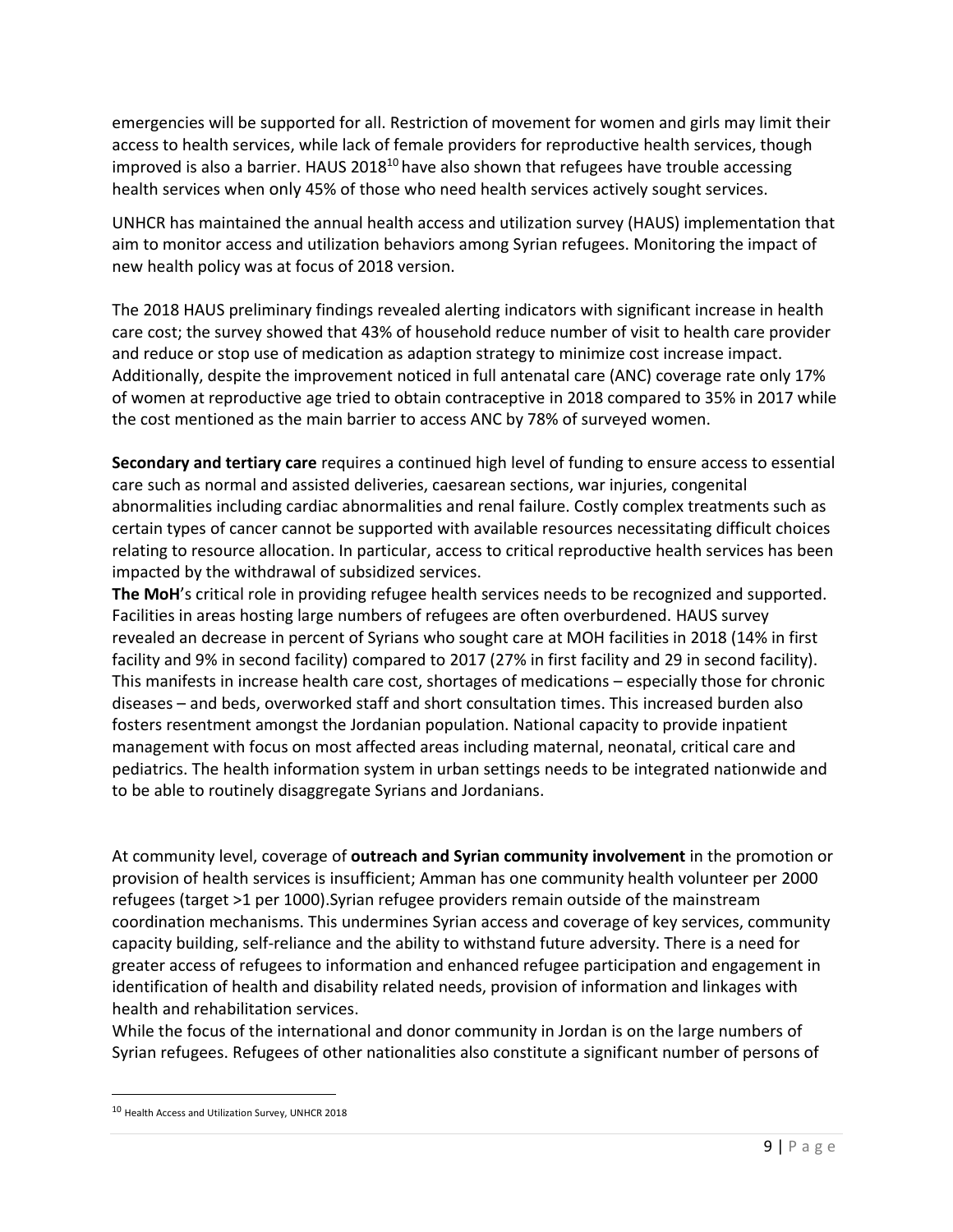concern. Care needs to be taken to ensure that they are also being provided with enough information on their rights to access health care and are receiving assistance as appropriate from MoH, UN agencies and NGOs.

Finally, the recent change in the policy expected to detach more refugees from public health care system due to the increased cost. The UNHCR health access and utilization survey showed significant reduction in number of refugees who are accessing public health facilities as a first choice during  $2018^{11}$ . The health sector has to focus more on community health intervention to reattach refugees to the public health care system, particularly in case of old policy return.

#### **i. Health system performance**

Demand on the public sector as well as NGO-supported clinics continues to grow. Even though the services are no longer free of charge they are still subsidized. This continues to be a burden on MoH facilities that will require additional support to be sustained.

Frequent shortages of supplies (medicines, family planning commodities and medical equipment) exacerbated by the refugee influx have been reported. Furthermore, the pressure on existing infrastructure continues to grow. Bed occupancy in many northern hospitals is continually close to 100 percent. The worst affected are critical care beds such as intensive care, coronary care and neonatal intensive care.

MoH immunization capacity was strengthened with in-kind support of cold chain equipment, vaccines and capacity building support provided by UNICEF, essential supplies supported by WHO and equipment/consumables supported by UNHCR.

MoH with the support of UNFPA provides family planning methods for the affected population in Jordan.

 $\overline{\phantom{a}}$ 

<sup>11</sup> The seeker of service at MOH facilities reduced from 27% in 2017 to 14% in 2018.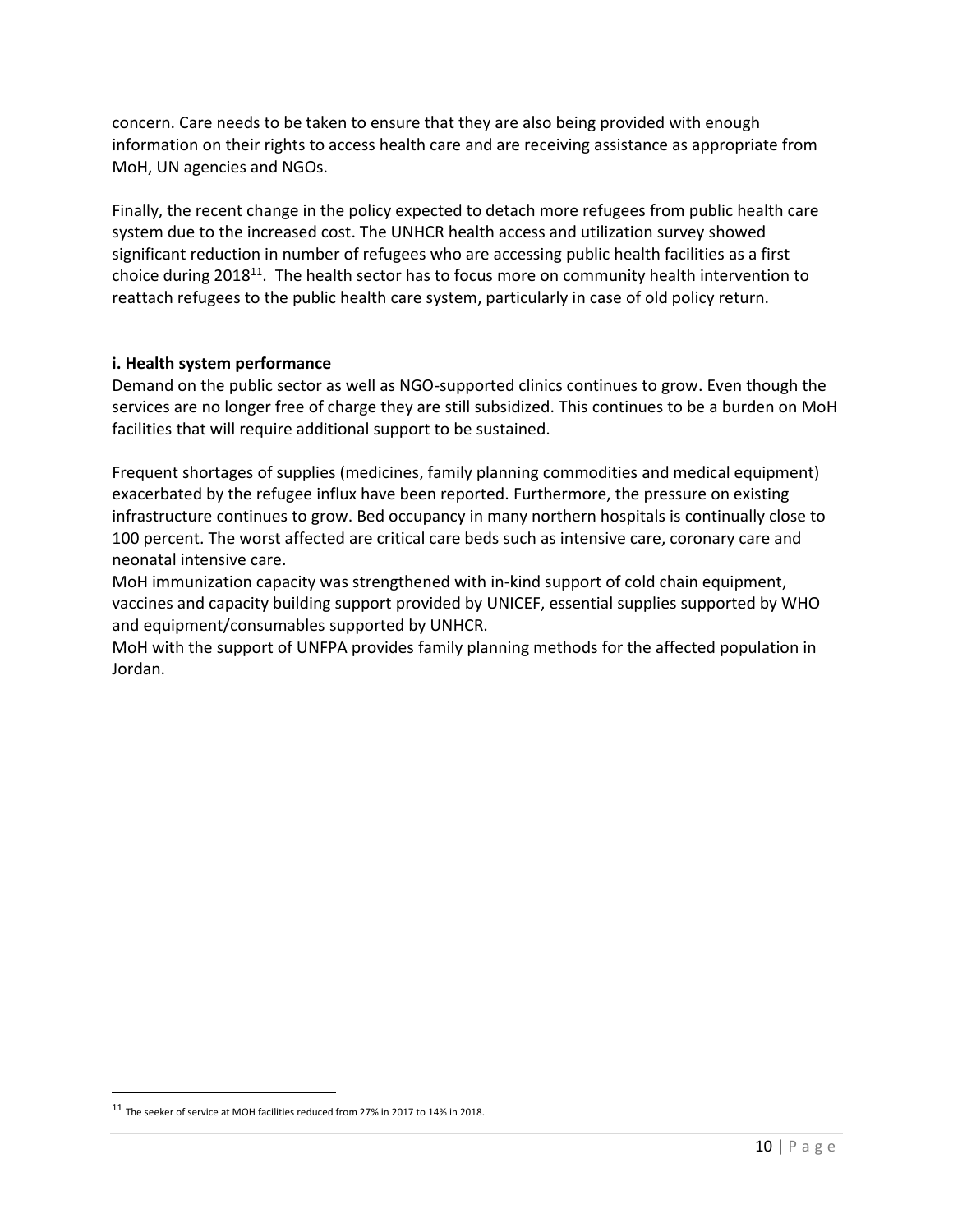#### **ii. Target groups and areas**

There are two main population groups of concern: refugees (Syrians – over 671,650 women, girls, boys and men registered with UNHCR; Iraqis – over 67,498 women, girls, boys and men registered with UNHCR; Yemenis Sudanese, Somalis and others – over 22,940 women, girls, boys and men registered with UNHCR); and affected host community.

As of end December 2018, the geographical distribution of Syrian refugees per governorate is as follows: over 197,271 in Amman (29.4%), 163,770 in Mafraq (24.4%, including nearly 78,000 in Zaatari camp); over 140,607 in Irbid (20.9%); and over 97,076 in Zarqa (14.4%), including over 40,000 in Azraq camp and 6,903 in EJC).

The geographic focus on northern governorates is important, but attention will also be given to the acute health sector challenges faced in a number of middle and southern zone governorates.<sup>12</sup>

## Other Refugees 90,438

| 67, 498 Iraqis                                                |
|---------------------------------------------------------------|
| <b>14,300 Yemeni</b>                                          |
| 6,019 Sudanese                                                |
| 793 Somali                                                    |
| <b>1.828 other nationalities</b>                              |
| <i>*Source: UNHCR registration data</i><br>December 31st 2018 |

| No.            | <b>Population group</b>                   | <b>Total Population</b> |  |
|----------------|-------------------------------------------|-------------------------|--|
|                | Camp refugees                             | 126,041                 |  |
| $\overline{2}$ | Non-camp refugees                         | 545,609                 |  |
| 3              | Other affected population                 | 600,00013               |  |
| 4              | Refugee children under five               | 102,000                 |  |
| 5              | Refugee women of reproductive age         | 151,000                 |  |
| 6              | <b>Adolescents</b>                        | 121,000                 |  |
| 7              | Pregnant women and lactating women        | 33,550                  |  |
| 8              | Refugees with impairment and disabilities | 54,000                  |  |

*Table 2 – Estimated target populations among Syrians based on end of 2018 projections*

#### **iii. Coordination**

Coordination is an essential part of the humanitarian response, with the aim of avoiding unnecessary duplication of service delivery and identifying gaps where services are most needed. Coordination platforms at national and field levels have been strengthened with increasing utilization of data and survey results to ensure gaps and emerging needs are addressed. In transitioning from humanitarian relief in the Syrian refugee context there is a need to link with the broader development initiatives in-country. This will entail stronger coordination both within and between the humanitarian and development sectors at all levels; health sector mapping of all development initiatives and the relationship between the humanitarian effort and development efforts, and elaboration of longer-term plans to strengthen gaps highlighted by the humanitarian situation.

 $\overline{\phantom{a}}$ <sup>12</sup> Such as Zarqa, Maadaba, Balqa, Maan, Karak and Tafilah

<sup>13</sup> This include Non UNHCR registered Refugees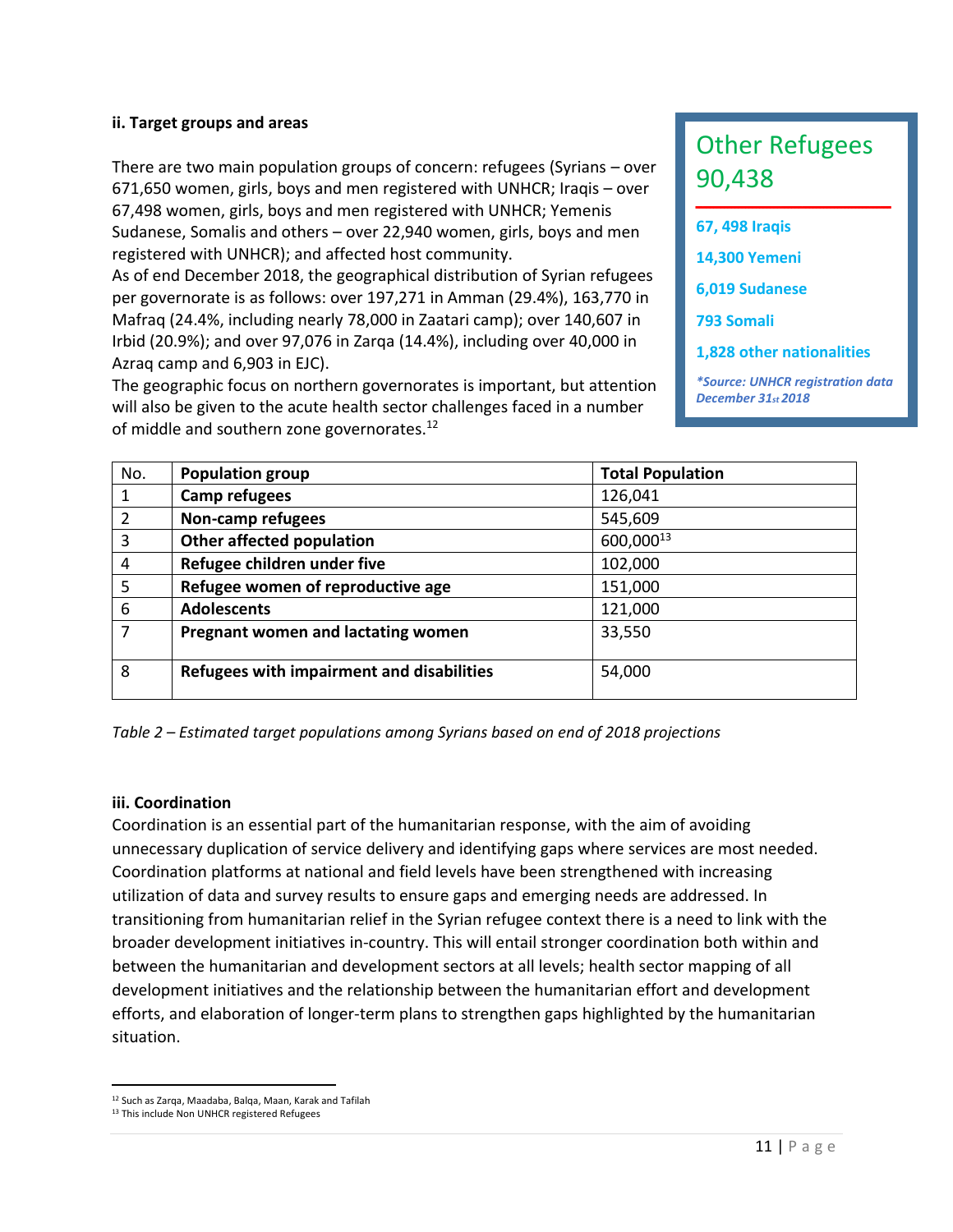In early 2014, a Strategic Advisory Group was created to provide technical and strategic support to and increase ownership and joint accountability within the Health Sector. Currently, the Health Sector is comprised of a main working group and two sub-working groups (Nutrition and Reproductive Health); a third sub-working group, Mental Health and Psycho-Social Support, falls under both the Protection and Health Sectors. In late 2013, a Community Health platform was also formed, to harmonize the approach to community health, including developing a Community Health strategy and reaching consensus on the definition and main tasks of Community Health Volunteers.

Gender Marker focal points within the sector will assist in ensuring that the differential needs of women, girls, boys and men at their different age are considered throughout the response. Together with the other actors in the health sector the gender focal points will identify gaps and challenges in gender equality to promote a gender and age-responsive environment and reduce or eliminate gender-based discrimination in health related programs.



<sup>1</sup>Also reports to the protection sector



#### **iv. Strategic Intersections**

The Health Sector liaises with other sectors including Cash, water, sanitation and hygiene (WASH) and SGBV, to ensure consistency in programming and mutual assistance in meeting objectives. Emergency cash assistance can be used to meet health sector objectives by supporting transport to and from health services or covering some costs not able to be covered elsewhere. There are clear linkages between WASH services, Education, protection and health status. Gender-based violence requires a multi-sectoral response with health services being integral to the detection, prevention and response to GBV and increasing attention to mainstream Early Childhood Development (ECD) early detection and early initiation through PHC systems and services.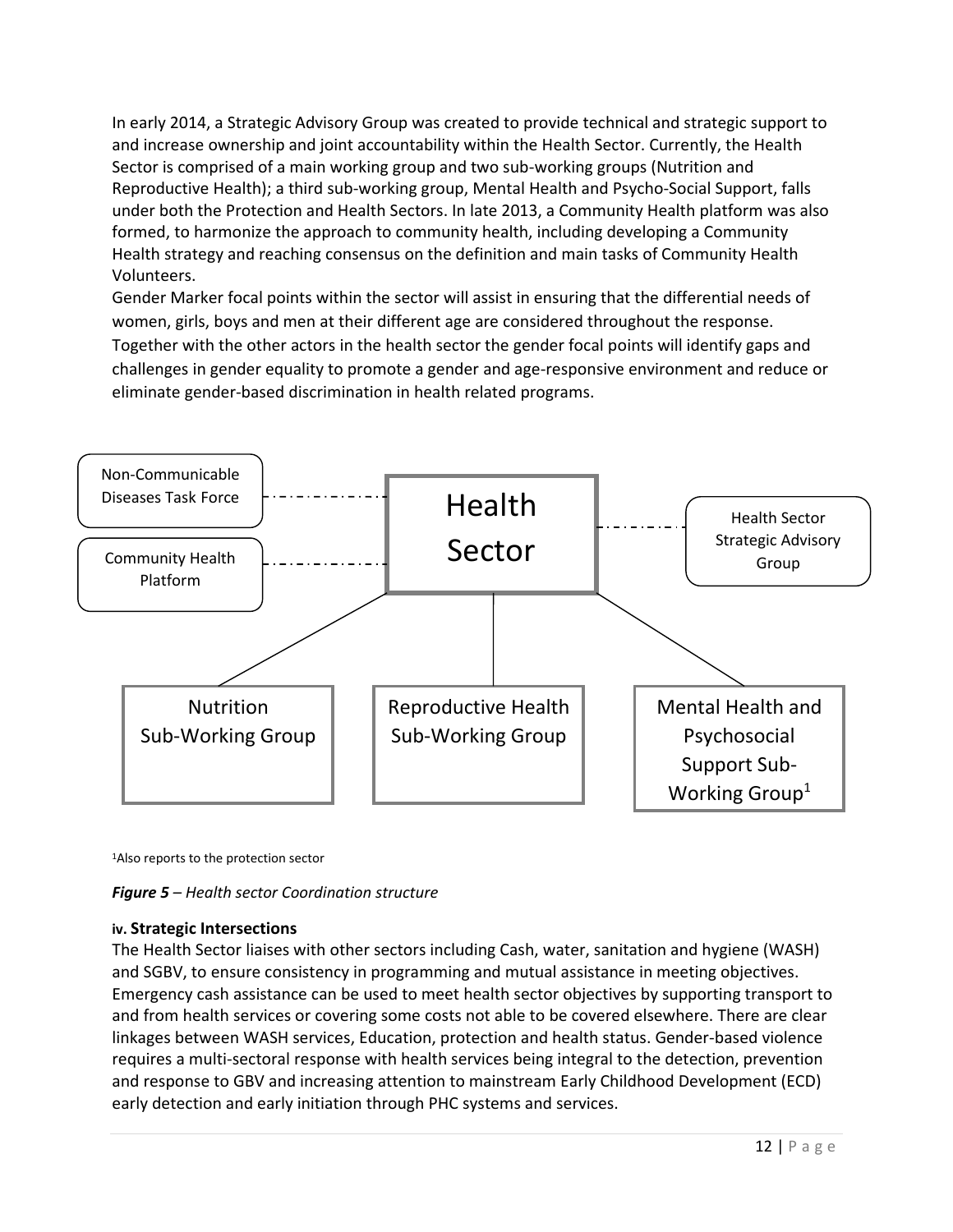The Health Sector will take account of the different needs of women, girls, boys and men, recognize the potential barriers they may face in accessing services and ensure that women, girls boys and men can access health services equally. This will be assessed, integrated, monitored and evaluation throughout all stages of the response.

#### **4. Goal**

Reduce excess morbidity and mortality amongst Syrian refugees through initiatives which strengthen national health systems, build Syrian community capacity and continue to ensure host community access to health services.

#### **5. Objectives**

To support the continued provision of essential health services, major needs and priorities have been identified at community level, primary health care level, secondary and tertiary care and the national health system. In order to achieve the broader health sector goals, the Health Sector will frame its response in Jordan according to the following objectives.

#### **1. Enhance access, uptake and quality of primary health care for Syrian women, girls, boys and men and Jordanian populations in high impact areas.**

Expected outputs:

i. Management of communicable diseases, including Expanded Program on Immunization (EPI) services in place.

ii. Management of common non-communicable diseases strengthened

iii. Comprehensive RMNCAH health services provided to Syrian refugees and affected Jordanian population

iv. Promotion of healthy life styles and empowerment of young people to make responsible decisions through interactive youth friendly methods and tools.

v. Increased availability of safe and confidential GBV related medical services

vi. Appropriate nutrition, better parenting, early child care and development (ECD) and IYCF feeding practices promoted

vii. Improved access to mental health services at the primary health level

#### **2. Enhance equitable access, uptake and quality of secondary and tertiary health care for Syrian women, girls, boys and men and Jordanian populations in high impact areas.**

Expected outputs:

i. Referral system for secondary and tertiary care supported

ii. Secondary mental health services provided

iii. Physical rehabilitation (occupational and physical therapy) for persons with injuries and/or disabilities provided

iv. Access to emergency obstetric care provided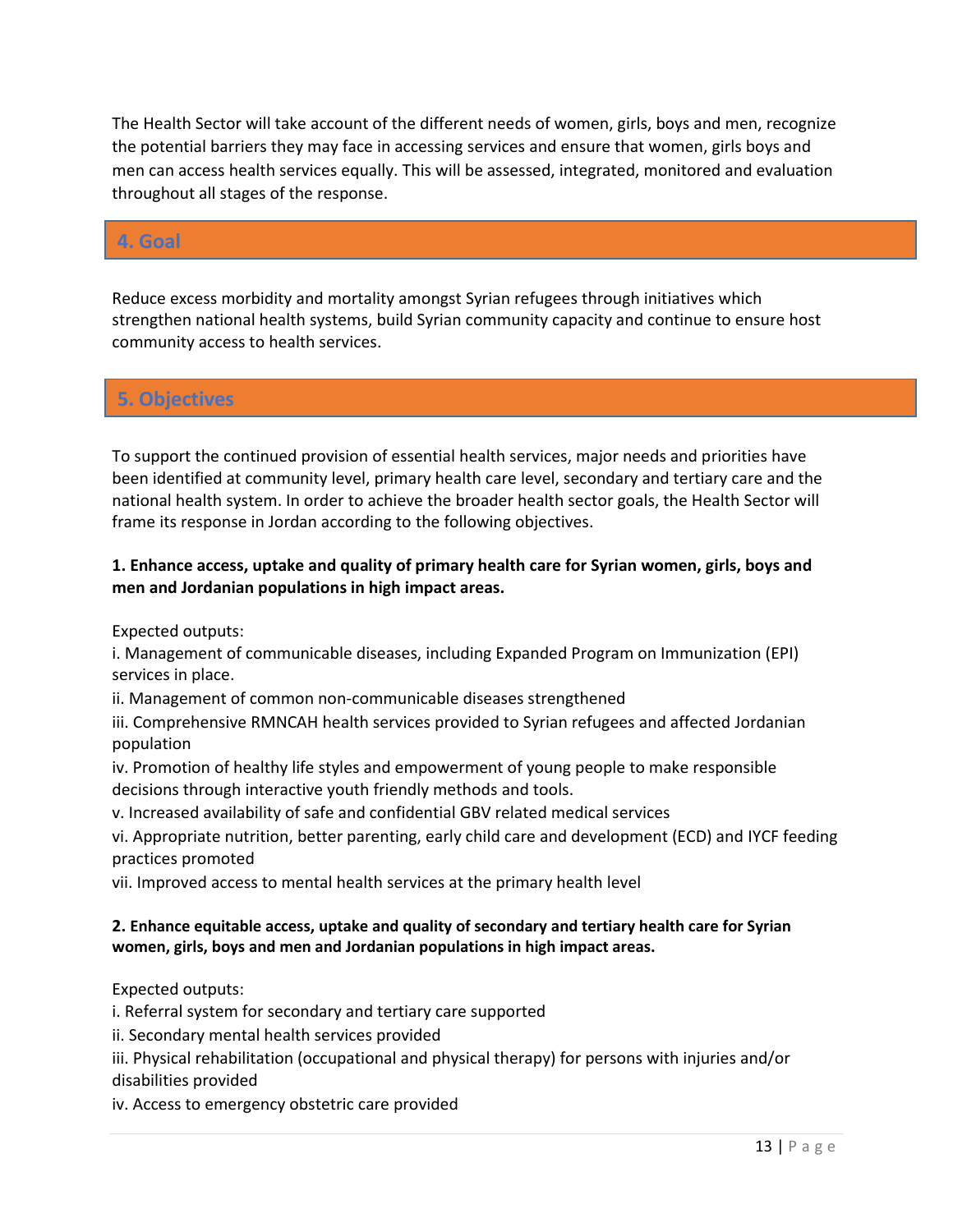#### **3. Improve comprehensive health care through integrated community interventions including rehabilitation services for Syrian women, girls, boys and men and Jordanian populations in high impact areas.**

#### Expected outputs:

- i. Community health volunteer teams and referral system in place
- ii. Community level nursing for those with injuries and complex or multiple impairments provided
- iii. Community management of acute malnutrition programs implemented and monitored
- iv. Community level rehabilitation provided
- v. Community level mental health services provided

vi. Community health volunteers influence behavior change through communication, health education and promotion to raise awareness on preventable diseases.

#### **4. Contribute to strengthening national health systems to increase adaptive capacity to current and future stresses.**

#### Expected outputs:

i. Access to primary and essential secondary and tertiary health care supported through equipment, financial support, medication and medical supplies especially essential chronic disease drugs ii. Strengthening monitoring and evaluation mechanism to ensure accountability of partners in implementing interventions.

iii. Capacity building MoH services and staff as well as other national actors developed

#### **5. Improve and monitor access of non-Syrian refugees to primary, secondary and tertiary health care services**

#### Expected outputs:

i. Access to primary, secondary and tertiary health care services for Iraqi and other non-Syrian refugees is supported

#### **6. Strategic Approaches**

The overall aims in the 2019/2020 response are to maintain the low mortality rates and address the main causes of morbidity by promoting access to essential services. The response strategy will be throughout the refugee cycle from arrival to durable solutions and will consist of the following:

1. Respond to immediate health needs of new arrivals including those with injuries, NCDs, pregnant women and other specific needs.

2. Continue the provision and facilitation of access to comprehensive primary and essential secondary and tertiary health services both in and out of camps and strengthen the community health approach.

3. Strengthen the capacity of the national health system in most affected areas to respond to the current crisis, withstand future shocks and meet associated needs of the Jordanian population.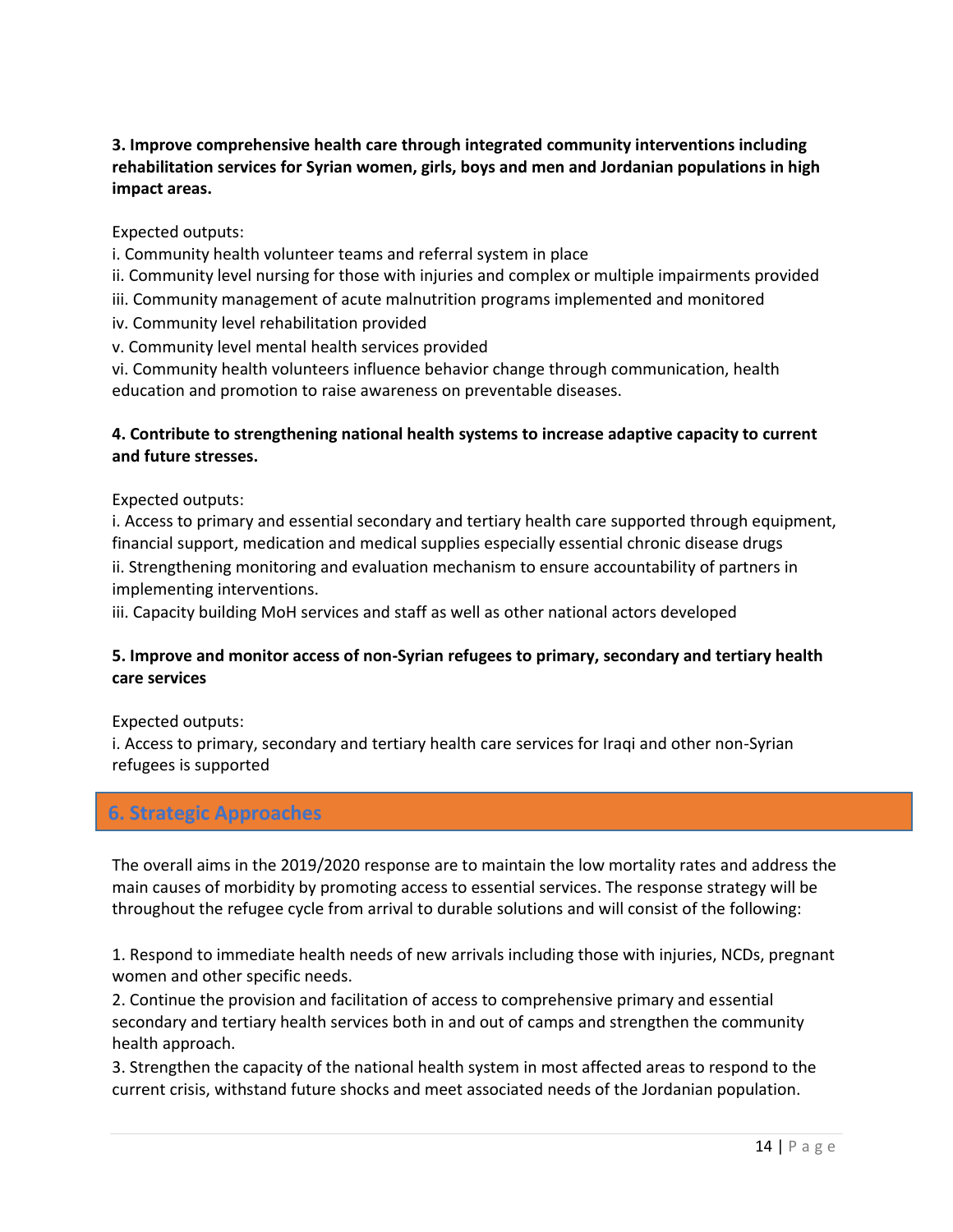4. Respond to the health needs of returnees to reduce threats due to the access barriers to the health services during movement and transition period.

The response strategy in Zaatari and Azraq camps will be to ensure effective coordination to address gaps, including logistical and human resources support to MoH in order to strengthen their lead coordination role. Continued monitoring of refugee health status, coverage and access especially for the most vulnerable; and promoting linkages with national health systems so that support will go to nearby MoH facilities where possible rather than creating high-level systems inside the camps.

In response to the withdrawal subsidized access to the health services by the Ministry of Health and the expected reduction in humanitarian resources, health agencies should be developing mechanisms to target assistance towards those most in need. Parallel services will need to be continued for those who cannot access Ministry of Health services at the forigner rate but should ideally be directed towards the most vulnerable. Health agencies should coordinate to develop harmonized systems of vulnerability identification and provision of assistance. Access to health services could also be supported by demand side financing initiatives.

In relation to SGBV, health care providers play an important role in receiving disclosure from survivors and provide critical clinical management and referral. This will be strengthened through training and improved monitoring in coordination with the Protection Sector, SGBV sub-sectors, Family Protection Department, and other relevant national institutions, including through the full implementation of the CP and SGBV standard operating procedures. Critical gaps outside the camps which are not able to be met by the MoH will be met through further supporting NGO clinics and support for referrals. Continued support to NGOs to provide essential package for vulnerable groups until the MoH return the subsidized access for all refugees. UNFPA and UNICEF will be supporting MoH to develop a complete Clinical Management of Rape Survivors protocol in line with internationally defined standards. A health information system has been introduced in UNHCRsupported NGO facilities in order to contribute to the available data on Syrians, including data disaggregated by gender and age. Women are by far the dominant users of the case-management services of SGBV. Girls use these services to a limited extent: this is not consistent with data about needs. Men started to use these services in small numbers; and boys rarely use the services. To further address reproductive health needs for youth, a special emphasis will be set on promoting reproductive health services and rights of young people, especially young women and girls, reinforcement of youth peer network among the refugee population in the camp and the provision of youth-friendly health services. In both camp and non-camp populations two additional approaches will be developed. Firstly, a strategy to strengthen refugee participation and engagement in provision of information and selected health services (e.g. diarrhea management with oral rehydration solution, behavior change communication, MUAC screening, referral to primary health care centers), by training and supporting male and female community health volunteers, will be developed by agencies working in the Health Sector and resources sought for this. Secondly, vulnerability identification and scoring will be fully utilized with the aim of better targeting and reaching those most vulnerable with essential services and assistance and monitoring of assistance against needs. Vulnerability assessments will be shared across partners, The Health Sector will continue, in a coordinated manner, to conduct assessments of needs and capacities (including refugee women, girls, boys and men), coverage and impact (gender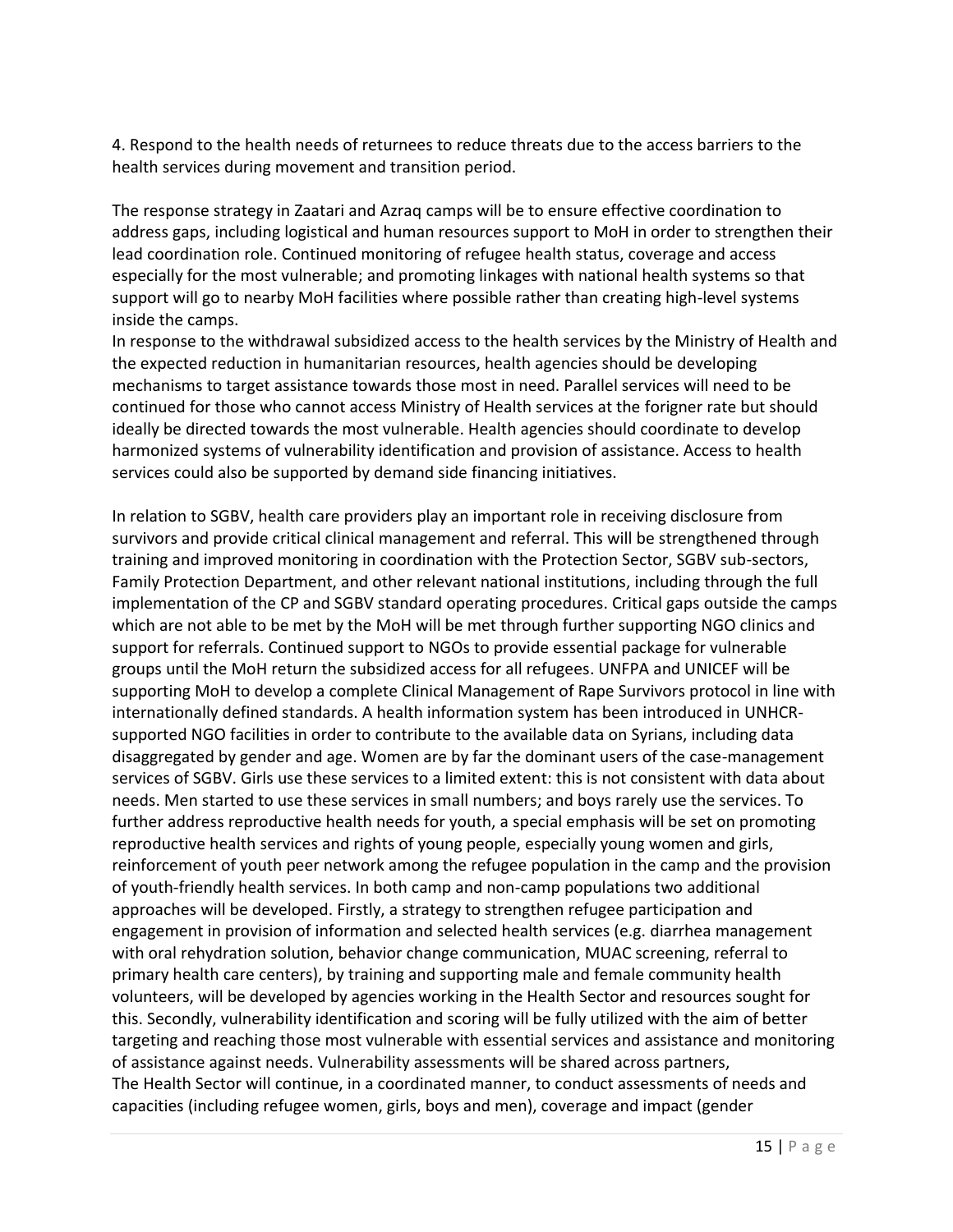disaggregated), as well as ensure periodic monitoring and evaluation and the availability of the necessary information to inform strategic planning processes. In particular the observed gender differences in mental health consultations (more males than females), psychiatric admissions (more females than males) and injuries (more males than females) will be explored to determine if this represents a morbidity pattern or differential access.

For refugees in non-camp settings the national system will be supported through adequate human resources in areas most affected by Syrians, essential medicines, supplies, equipment and critical infrastructural improvements, and performance-based incentives for staff. Specific capacity gaps will be addressed though training and development of work plans with partners, such as inpatient management of acute malnutrition, clinical management of SGBV, integration of mental health into primary health care; or through staff secondment or human resources support, such as for chronic disease management and specialized trauma surgery. A network of clinics and other services will be supported to meet the needs of those Syrian refugees unable to access MoH facilities for primary and secondary care.

The following need to be strengthened: services for children with sensory impairments and intellectual disabilities; and infant and young child feeding. Essential secondary and tertiary care, including emergency obstetrics not covered by MoH, needs significant funding to ensure access throughout 2019. Clinics operated through NGOs will continue to focus on areas not currently widely available in the national health system (such as mental health and SGBV responses) for Syrian refugees outside of the camps. Furthermore demand side financing mechanisms such as cash to offset the cost of accessing health services will continue in order to facilitate cost-effective access to Ministry of Health services.

Finally, with the new development and political reconciliation process and the progress made a small scale of returnees reported during 2018. The near future of situation still not clear but a larger scale of repatriation may encountered during next two years; the health sector will be part of repatriation operations. Measure need to be in place to make sure that basic health and nutrition needs of the returnees are reflected in the three phases of the repatriation operation: prerepatriation, movement, and re-integration.

#### **7. Key Overarching Approaches**

#### **i. Use of inter-agency health and reproductive health kits (IAHK, RHK)**

- The use of Inter-agency Health Kits is no longer required and agencies should be using procurement based on consumption and local morbidity patterns.

- RH kits can be used for emergency preparedness and response to critical gaps but only the Clinical Management of Sexual Violence kit is suitable for ongoing needs due to the very specific drugs provided.

#### **ii. Comprehensive Reproductive Health programming**

As the crisis is in its eighth year the emphasis in reproductive health should be on comprehensive programming.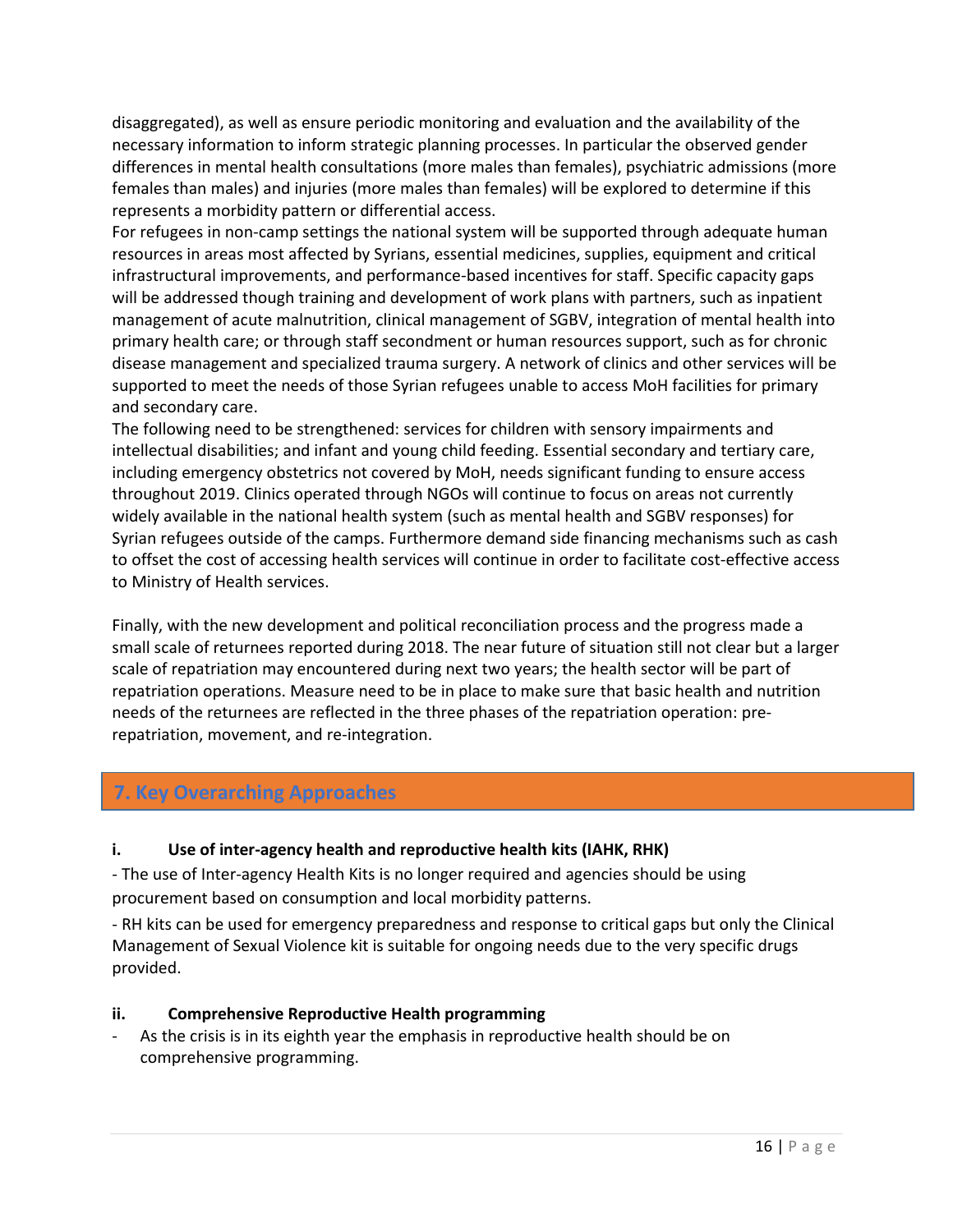- Developing the capacity of health care providers on sexual reproductive health (SRH), Sexual-Gender based Violence (S-GBV), Minimum Initial Services Package (MISP) and Clinical Management of Rape (CMR) will remain an essential component in preparedness.
- Availability of comprehensive emergency obstetrical services inside the camps needs to be secured
- Family planning programming inside and outside the camps should be scaled up including linkages between general health providers , community health volunteers and different level of services to enhance referral and reduce missed opportunities
- Post abortion care and counselling is important to improve maternal health and reduce maternal morbidity
- Strengthening Reproductive health care providers' capacity to respond to complicated cases and enhancing clinical skills, quality and scope.
- **iii. Balance between Health Systems Strengthening and Services Delivery**
- Focus on strengthening of existing national health systems whilst still ensuring services for refugees are maintained or strengthened
- The Syrian crisis can be used to strengthen key components of national responses in key areas e.g. GBV response, neonatal care, nutrition, mental health, rehabilitation, NCD management and emergency preparedness.

#### **iv. Support equitable and sustainable transition to access health services**

- A country specific essential health package for Syrian refugees will be developed in order to establish a minimum agreed package for Syrians. The essential package will need to include:
- Primary health care; Routine EPI
- Curative health care for main causes of morbidity and mortality
- Preventative health care for main causes of morbidity and mortality
- Comprehensive reproductive health care with emphasis on identified priorities
- Community health with emphasis on identified priorities
- Disability related health services
- Nutrition
- Mental health
- Communication for development in priority areas
- Gender mainstream in all of the above activities by using gender analysis

#### **v. Essential medicines and drug donations**

- Adhere to WHO*'s* Interagency Guidelines: Guidelines for medicine donations - revised 2010. Third edition, 2011.[\(http://whqlibdoc.who.int/publications/2011/9789241501989\\_eng.pdf](http://whqlibdoc.who.int/publications/2011/9789241501989_eng.pdf))

#### **vi. Guiding documents**

- i. Jordan Response Plan 2019
- ii. Technical Standards Applicable: UNHCR's Essential Medicines and Medical Supplies Policy and Guidance.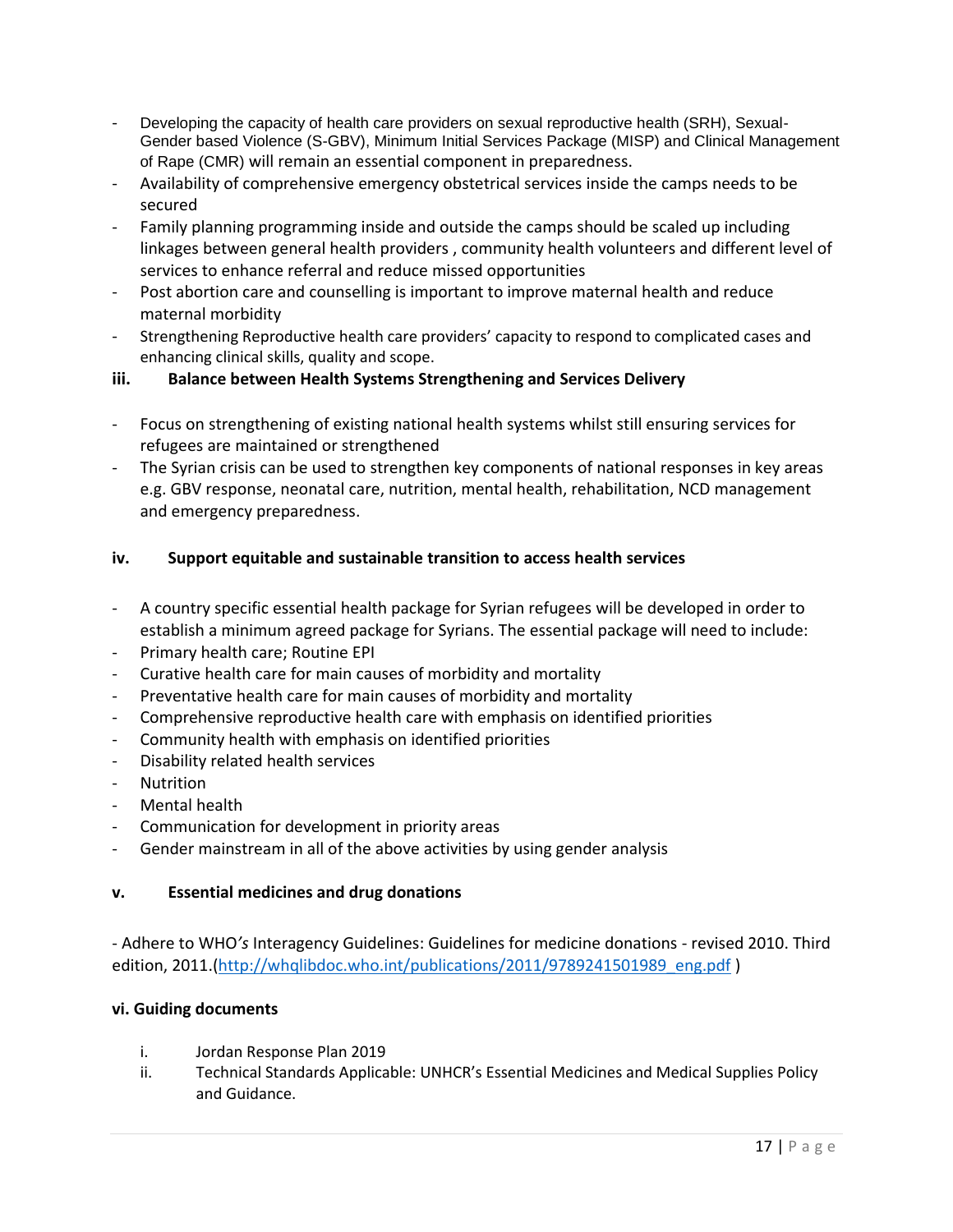- a. 2011. [\(http://www.unhcr.org/4f707faf9.pdf\)](http://www.unhcr.org/4f707faf9.pdf)
- b. 2013. [\(http://www.unhcr.org/527baab09.pdf](http://www.unhcr.org/527baab09.pdf)
- iii. Ensuring Access to Health Care: Operational Guidance on Refugee Protection and Solutions in Urban Areas. 2011. UNHCR [\(http://www.refworld.org/docid/4e27d8622.html\)](http://www.refworld.org/docid/4e27d8622.html)
- iv. UNHCR's Principles and Guidance for Referral Health Care for Refugees and Other Persons of Concern. 2009. [\(http://www.unhcr.org/4b4c4fca9.html\)](http://www.unhcr.org/4b4c4fca9.html)
- v. The Sphere Handbook: Humanitarian Charter and Minimum Standards in Humanitarian Response. 2018.( [https://www.spherestandards.org/handbook-2018/\)](https://www.spherestandards.org/handbook-2018/)
- vi. UNHCR's Health Information System <http://www.unhcr.org/pages/49c3646ce0.html>
- vii. Core Commitments for Children in Emergencies, Health, UNICEF. [\(http://ec.europa.eu/echo/files/evaluation/watsan2005/annex\\_files/UNICEF/UNICEF1%20-](http://ec.europa.eu/echo/files/evaluation/watsan2005/annex_files/UNICEF/UNICEF1%20-%20Core%20commitments%20for%20children%20in%20emergencies.pdf) [%20Core%20commitments%20for%20children%20in%20emergencies.pdf\)](http://ec.europa.eu/echo/files/evaluation/watsan2005/annex_files/UNICEF/UNICEF1%20-%20Core%20commitments%20for%20children%20in%20emergencies.pdf)
- viii. WHO,UNHCR,UNFPA[:http://www.who.int/reproductivehealth/publications/emergencies/97](http://www.who.int/reproductivehealth/publications/emergencies/9789241598576/en/) [89241598576/en/](http://www.who.int/reproductivehealth/publications/emergencies/9789241598576/en/)
- ix. Standard Operating Procedures for Emergency Response to Gender Based Violence and Child Protection in Jordan,2015
- x. ,2011
- xi. Minimum Initial Service Package (MISP) for Reproductive Health in Crisis Situations
- xii. Refocusing Family Planning in Refugee Settings: Findings and Recommendations from a multi-Country Baseline Study, November 2011 UNFPA Operational Guidance for Comprehensive Sexuality Education: A Focus on Human Rights and Gender,2014
- xiii. IPPF, UNFPA, WHO, The Interagency Working Group on SRH and HIV Linkages SRH and HIV Linkages Compendium: Indicators and Related Assessment Tools :: [http://www.unfpa.org/publications/srh-and-hiv-linkages-compendium-indicators-and](http://www.unfpa.org/publications/srh-and-hiv-linkages-compendium-indicators-and-related-assessment-tools#sthash)[related-assessment-tools#sthash](http://www.unfpa.org/publications/srh-and-hiv-linkages-compendium-indicators-and-related-assessment-tools#sthash) .wWHqlNY4.dpuf, 2014